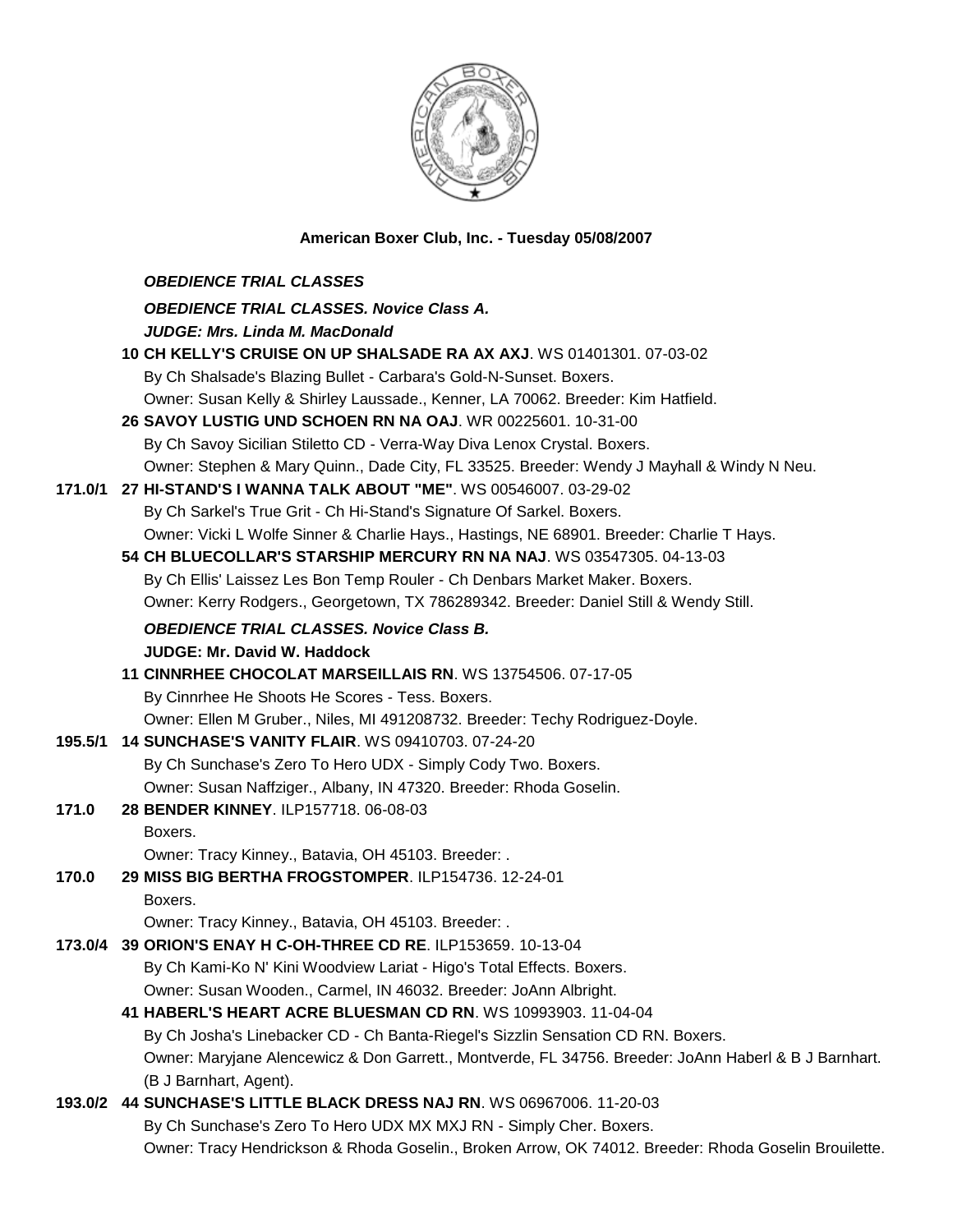### **179.0/3 53 LAR-SAN'S DIAMONDS N PEARLS RN**. WP 96378201. 01-18-00

By Ch Hi Tech's Aristocrat - Ch Noble Hearts Jewel Of Lar-San CDX RN. Boxers.

Owner: Larry W & Susan G Stogner., Knoxville, TN 379209535. Breeder: Larry W. And Susan G. Stogner.

#### **A 55 BOX RUN'S CALICHE**. WS 09414402. 07-02-04

By Ch Garnsey's Varsity Blue - Bravo's Debutante CD. Boxers.

Owner: Joyce G Campbell DVM., Tulsa, OK 74107. Breeder: Joyce G Campbell DVM & Susan H Finley. **56 BRAVO'S BLACK ICE AT BOX RUN**. WS 09940601. 08-24-04

By Ch Bravo's Orion V Kiebla - Bravo's Domino V Adlin. Boxers.

Owner: Joyce G Campbell DVM & Susan H Finley., Tulsa, OK 74107. Breeder: Linda Poe & Joyce G Campbell DVM & Susan H Finley.

**57 HABERL'S HEARTACRE'S U GOT IT RN**. WS 10993904. 11-04-04

By Ch Josha's Linebacker CD - Ch Banta-Riegel's Sizzlin Sensation CD. Boxers.

Owner: Dr James Kilman & Priscilla Kilman & Jo Ann Haberl., Grove City, OH 431239198. Breeder: Jo Ann Haberl & BJ Barnhart.

(BJ Barnhart, Agent).

## *OBEDIENCE TRIAL CLASSES. Open Class A.*

**JUDGE: Mr. David W. Haddock** 

- **184.0/1 8 CH BUTLER'S I LIKE IT I LOVE IT CD NR OAP OJP NA NAJ**. WR 03615703. 07-15-01 By Ch Berlane's Causin An Uproar - Omega's Love Me Love Me Not. Boxers. Owner: Jewell T Dunning & Steve R Dunning., Anchorage, AK 99507. Breeder: Robert Butler.
	- **9 HILLSTREAMS HUCKLEBERRY FRIEND CDX RN RA**. WS 05396903. 08-26-03 By Ch Sunchase Zero To Hero UDX MX MXJ - Hillstream's Dale Evans. Boxers. Owner: Megan L Pilarcik & Dave Pilarcik., Yucaipa, CA 92399. Breeder: Sarah Wilkerson.
	- **19 CH TEALCREST'S PENNYS FROM HEAVEN CD RA AX AXJ**. WR 05194901. 10-12-01 By Ch Bee-Vee's What You Say - Teryl's Just Call Me Angel. Boxers. Owner: Jill Hootman., Clarksville, TN 37040. Breeder: Jill Hootman.
	- **40 CH HABERL'S FOREVER YOUNG CD RA**. WS 04660204. 07-06-03 By Ch Garnsey's Varsity Blues - Ch Banta-Riegel's Sizzlin Sensation CD RN. Boxers. Owner: MaryJane Alencewicz & Don Garrett., Montverde, FL 34756. Breeder: JoAnn Haberl & BJ Barnhart.
- **178.5/2 48 LIL PIECE OF OUR HEART**. WS 00631206. 04-28-02 By Gould's Galant Gunner - Ever Exuberant Emma. Boxers. Owner: Pat Breauchesne., New Hampton, NH 032564436. Breeder: Jane Newton.
- **A 50 BRAVO'S CHORUS LINE CD OA OAJ**. WR 06204205. 03-01-02 By Ch Bee-Mike's One Night Stand - Ch Ramarco's Liza Of Paradocs. Boxers. Owner: Phil & Carol Garaghty., Crystal, MN 554283241. Breeder: Susan Finley.
	- **52 CH LAR-SAN'S DIAMOND IN THE ROUGH CD RN**. WP 96378202. 01-18-00 By Ch Hi-Tech's Aristocrat - Ch Noble Heart's Jewel Of Lar-San CDX RN. Boxers. Owner: Larry W Stogner & Susan G Stogner., Knoxville, TN 379209535. Breeder: Larry W Stogner & Susan G Stogner.

# *OBEDIENCE TRIAL CLASSES. Open Class B.* **JUDGE: Mrs. Linda M. MacDonald**

- **6 HARPO'S CERTAINCHARM D'JACQUET UD RN**. WR 00094102. 07-10-00 By Ch Jacquet's Bravo Of Goldfield - Jacquet's Heilocentric CDX. Boxers. Owner: Mary Nee & Karla Spitzer., Fairview Heights, IL 622083521. Breeder: Karla Spitzer & Scott Friedman.
- **15 JAKOB II CDX RA NA OAP NAJ**. WP 88392901. 11-16-98

By Dupart Zethos V Adeltrots Two - Duchess Black Velvet. Boxers.

Owner: Renee & Terry Basye Jr., Beloit, WI 535113838. Breeder: Johanna Ford.

- **197.0/1 16 CH SUNCHASE'S TEXAS MARGARITA UDX**. WP 99510504. 08-01-00
- **/H/HC** By Ch Hi-Tech Johnny J Of Boxerton Ch Sunchase's Suicide Blonde UDX OA OAJ. Boxers.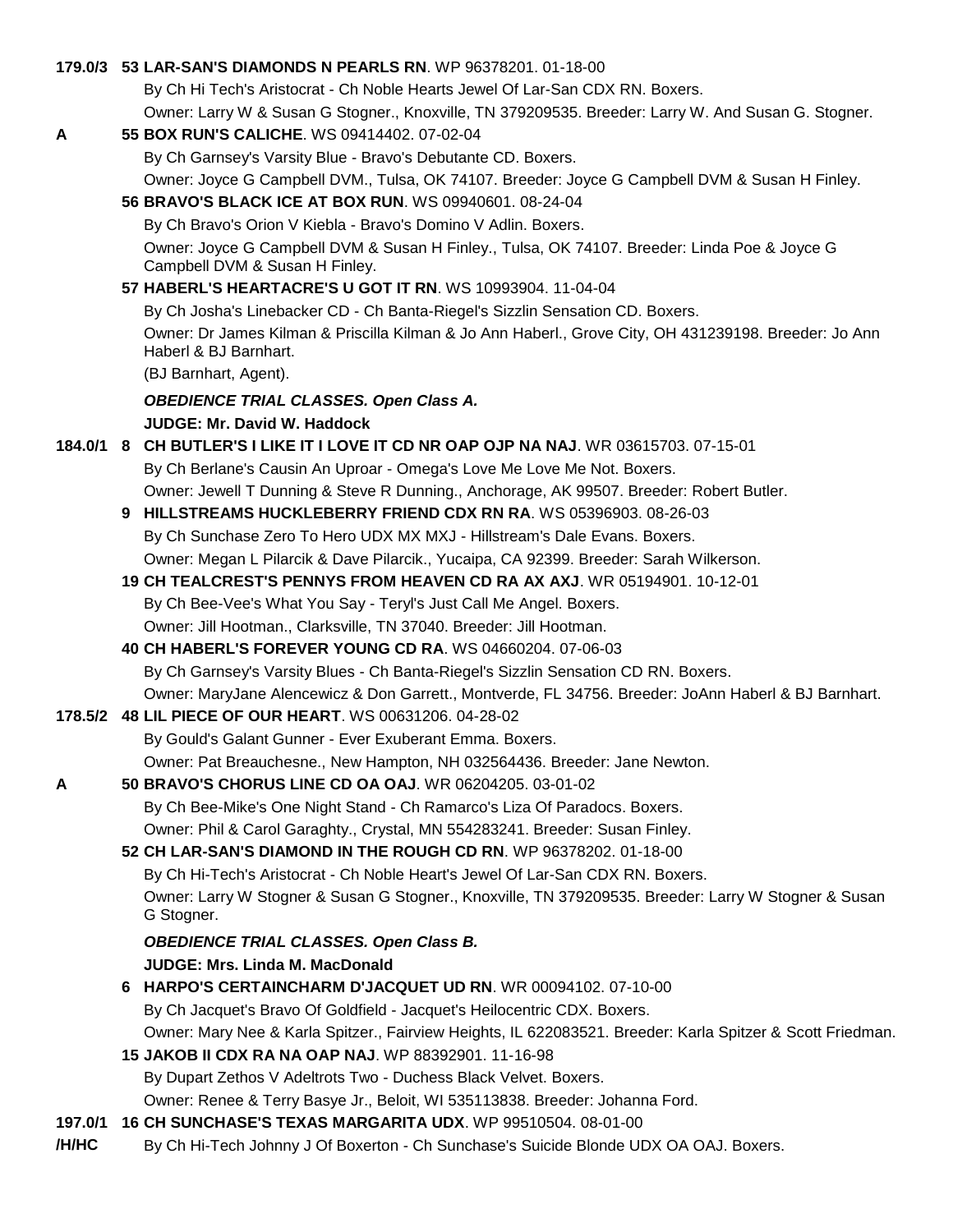Owner: Peggy McConnell., Dallas, TX 752201815. Breeder: Tracy L Hendrickson.

- **17 SCHMIDT'S SLICK LADY'S BLACK ONYX RA AX AXJ CD**. WR 02536601. 04-20-01 By Ch Syrr Run's Online Heart Acres - Schmidt's Lady Rosalyn. Boxers. Owner: Leta McCulla., St Paris, OH 43072. Breeder: Juli Schmidt.
- **18 JOSEPHINE VON BACHBETT VCD2 CDX TD RN AX AXJ**. WS 00175503. 01-21-02 By Ivo Vom Hafen - Xenia Von Sparta VCD1 CDX TD NA NAJ. Boxers. Owner: Renee & Terry Basye., Beloit, WI 53511. Breeder: Cathy Hubert Markos.
- **186.0 21 SWEET GEORGIE'S BELLE OF THE BALL CDX OA NAJ**. WS 13466602. 06-05-05 By Ch Logan Elm Runs At Heart Acre - Sweet Georgie Girl UDX MX MXJ. Boxers. Owner: James P & Ruth M Hutchins., Cincinnati, OH 452241406. Breeder: Ruth M Hutchins & James Hutchins.
	- **22 SWEET BEAU REGARDS 2 YOU UD MX MXJ**. WR 03765205. 07-19-01 By Ch Heart Acre's Formal Attire - MACH Sweet'r Th'anne Whine UDX NAP AJP. Boxers. Owner: James P & Ruth M Hutchins., Cincinnati, OH 45224. Breeder: Ruth Hutchins.
- **191.5/3 23 SWEET GEORGIE GIRL UDX MX MXJ**. WR 03765206. 07-19-01 By Ch Heart Acre's Formal Attire - MACH Sweet'r Th'anne Whine UDX AXP AJP. Boxers. Owner: James P & Ruth M Hutchins., Cincinnati, OH 45224. Breeder: Ruth Hutchins.
- **194.5/2 31 SUNCHASE'S SMOKIN' IN HAVANA UDX**. WP 87714401. 08-07-98 By Ch Sunchase's Sundance Kid CD - Ch Sunchase's Fashionably Late UD. Boxers. Owner: Larrie J Moody & Tracy Hendrickson., Pittsburg, KS 66762. Breeder: Tracy L Hendrickson.
	- **32 SUNCHASES SEIZE THE MOMENT UDX2**. WS 02954906. 02-19-03 By Ch Sunchase's Zero To Hero UDX - A Penny For Your Thoughts II. Boxers. Owner: Larrie Moody., Pittsburg, KS 667626412. Breeder: Brian Curry & William Curry & Kara Curry.
	- **34 SEMPER FI STEALING HOME CD RA NA NAJ**. WS 01295804. 07-17-02 By Ch Southgate's Judgement Day CD AX AXJ - Semper Fi Bryan's Song. Boxers. Owner: Dena M Hudson & Claudia S Clifton., Marietta, GA 30062. Breeder: Claudia & Mike Clifton.
- **191.0/4 45 SUNCHASER'S BLEACHED BLONDE AX OAJ CDX**. ILP100396. 08-07-98 By Ch Sunchase's Sundance Kid CD OA OAJ - Ch Sunchase's Fashionably Late UD OA OAJ. Boxers. Owner: Tracy Hendrickson., Broken Arrow, OK 74012. Breeder: Owner.
	- **46 CH SUNCHASE'S BLONDE MOMENT CDX RN AX MXJ**. WP 99510501. 08-01-00 By Ch Hi-Tech's Johnny J Of Boxerton - Ch Sunchase's Suicide Blonde UDX AX AXJ RN OAP. Boxers. Owner: Tracy Hendrickson., Broken Arrow, OK 74012. Breeder: Owner.
	- **47 SUNCHASE'S BOY TOY CDX OA AXJ RN**. WR 05750112. 11-22-01 By Ch Maxl's Golden Boy - Sunchase's Moment In Time UD NA NAJ. Boxers. Owner: Tracy Hendrickson., Broken Arrow, OK 74012. Breeder: Owner.
	- **49 CH SUNCHASE'S ZERO TO HERO UDX MX MXJ RN**. WP 82586701. 11-22-97 By Ch Hollylane's Spin A Dream - Ch Sunchase Fashionably Late UD OAJ OAP AXP. Boxers. Owner: Tracy Hendrickson., Broken Arrow, OK 74012. Breeder: Owner.
	- **51 DIXIE'S SOUTH'RN MAGNOLIA CDX,RN**. WR 05854401. 01-24-02 By Dixie's Breho Rebel Yell - Ch Dixie's Cajun Sunshine CD. Boxers. Owner: Robin Vaughan., West Fork, AR 72774. Breeder: Robin Vaughan.
		- *OBEDIENCE TRIAL CLASSES. Utility Class A.* **JUDGE: Mrs. Linda M. MacDonald**
	- **18 JOSEPHINE VON BACHBETT VCD2 CDX TD RN AX AXJ**. WS 00175503. 01-21-02 By Ivo Vom Hafen - Xenia Von Sparta VCD1 CDX TD NA NAJ. Boxers. Owner: Renee & Terry Basye., Beloit, WI 53511. Breeder: Cathy Hubert Markos.
	- **21 SWEET GEORGIE'S BELLE OF THE BALL CDX OA NAJ**. WS 13466602. 06-05-05 By Ch Logan Elm Runs At Heart Acre - Sweet Georgie Girl UDX MX MXJ. Boxers. Owner: James P & Ruth M Hutchins., Cincinnati, OH 452241406. Breeder: Ruth M Hutchins & James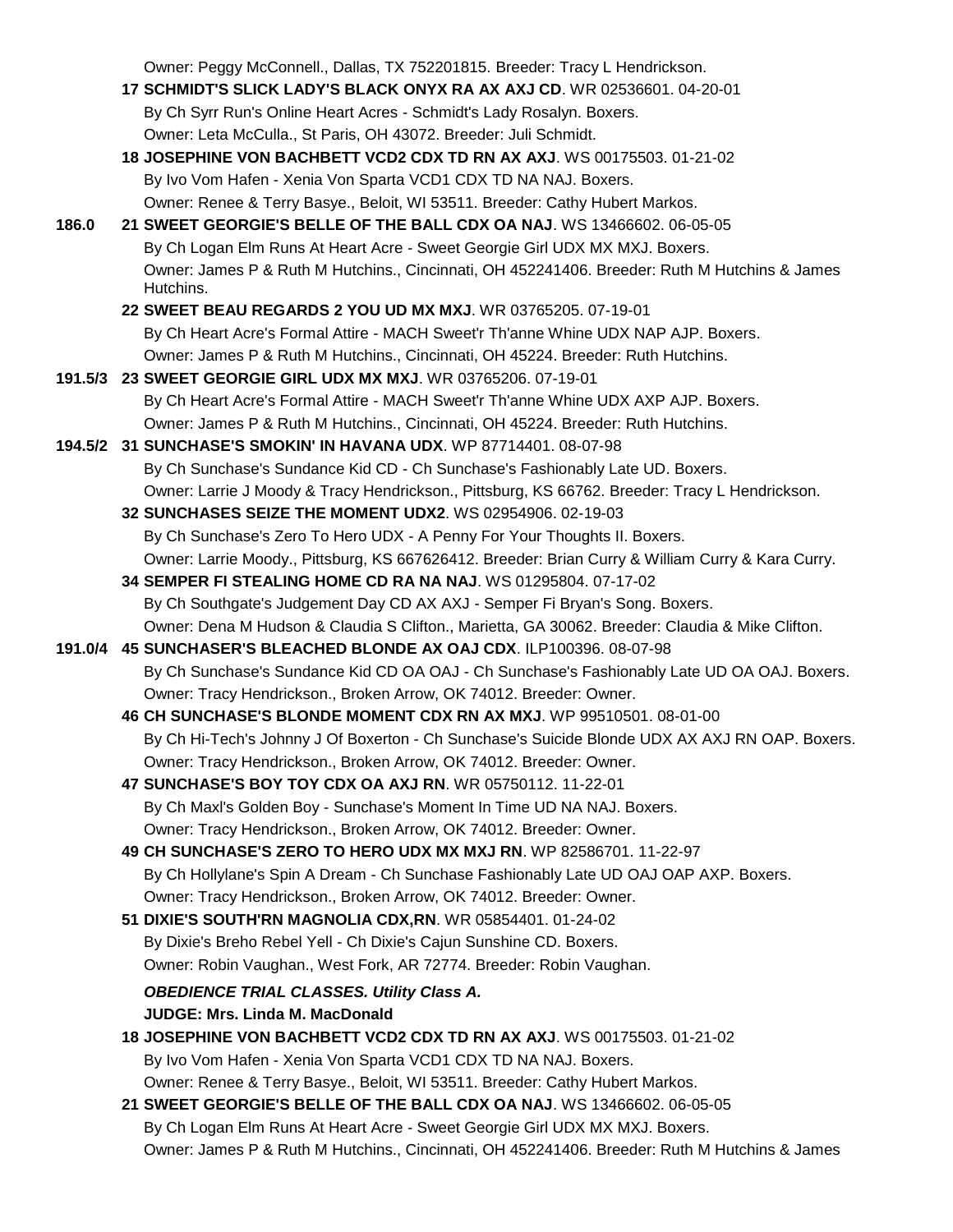Hutchins.

|         | 38 CH BREEZEWOOD'S LORD OF WYSTMONT CDX RE. WR 00148901. 10-16-00                                          |
|---------|------------------------------------------------------------------------------------------------------------|
|         | By Ch Barbary Lane Dare Be Bold - Ch Breezewood's Reflections. Boxers.                                     |
|         | Owner: Amy & Todd Bieri., Island Lake, IL 60042. Breeder: Barry Wyerman & Christine Baum.                  |
|         | (Lori McClain, Agent).                                                                                     |
| Α       | 46 CH SUNCHASE'S BLONDE MOMENT CDX RN AX MXJ. WP 99510501. 08-01-00                                        |
|         | By Ch Hi-Tech's Johnny J Of Boxerton - Ch Sunchase's Suicide Blonde UDX AX AXJ RN OAP. Boxers.             |
|         | Owner: Tracy Hendrickson., Broken Arrow, OK 74012. Breeder: Owner.                                         |
| Α       | 47 SUNCHASE'S BOY TOY CDX OA AXJ RN. WR 05750112. 11-22-01                                                 |
|         | By Ch Maxl's Golden Boy - Sunchase's Moment In Time UD NA NAJ. Boxers.                                     |
|         | Owner: Tracy Hendrickson., Broken Arrow, OK 74012. Breeder: Owner.                                         |
|         | <b>OBEDIENCE TRIAL CLASSES. Utility Class B.</b>                                                           |
|         | <b>JUDGE: Mr. David W. Haddock</b>                                                                         |
|         | 181.0/3 6 HARPO'S CERTAINCHARM D'JACQUET UD RN. WR 00094102. 07-10-00                                      |
|         | By Ch Jacquet's Bravo Of Goldfield - Jacquet's Heilocentric CDX. Boxers.                                   |
|         | Owner: Mary Nee & Karla Spitzer., Fairview Heights, IL 622083521. Breeder: Karla Spitzer & Scott Friedman. |
| 189.5/2 | 16 CH SUNCHASE'S TEXAS MARGARITA UDX. WP 99510504. 08-01-00                                                |
|         | By Ch Hi-Tech Johnny J Of Boxerton - Ch Sunchase's Suicide Blonde UDX OA OAJ. Boxers.                      |
|         | Owner: Peggy McConnell., Dallas, TX 752201815. Breeder: Tracy L Hendrickson.                               |
|         | 22 SWEET BEAU REGARDS 2 YOU UD MX MXJ. WR 03765205. 07-19-01                                               |
|         | By Ch Heart Acre's Formal Attire - MACH Sweet'r Th'anne Whine UDX NAP AJP. Boxers.                         |
|         | Owner: James P & Ruth M Hutchins., Cincinnati, OH 45224. Breeder: Ruth Hutchins.                           |
|         | 180.0/4 23 SWEET GEORGIE GIRL UDX MX MXJ. WR 03765206. 07-19-01                                            |
|         | By Ch Heart Acre's Formal Attire - MACH Sweet'r Th'anne Whine UDX AXP AJP. Boxers.                         |
|         | Owner: James P & Ruth M Hutchins., Cincinnati, OH 45224. Breeder: Ruth Hutchins.                           |
| 192.0/1 | 31 SUNCHASE'S SMOKIN' IN HAVANA UDX. WP 87714401. 08-07-98                                                 |
|         | By Ch Sunchase's Sundance Kid CD - Ch Sunchase's Fashionably Late UD. Boxers.                              |
|         | Owner: Larrie J Moody & Tracy Hendrickson., Pittsburg, KS 66762. Breeder: Tracy L Hendrickson.             |
|         | 32 SUNCHASES SEIZE THE MOMENT UDX2. WS 02954906. 02-19-03                                                  |
|         | By Ch Sunchase's Zero To Hero UDX - A Penny For Your Thoughts II. Boxers.                                  |
|         | Owner: Larrie Moody., Pittsburg, KS 667626412. Breeder: Brian Curry & William Curry & Kara Curry.          |
|         | 49 CH SUNCHASE'S ZERO TO HERO UDX MX MXJ RN. WP 82586701. 11-22-97                                         |
|         | By Ch Hollylane's Spin A Dream - Ch Sunchase Fashionably Late UD OAJ OAP AXP. Boxers.                      |
|         | Owner: Tracy Hendrickson., Broken Arrow, OK 74012. Breeder: Owner.                                         |
|         | <b>OBEDIENCE TRIAL CLASSES. Brace Competition (Obedience).</b>                                             |
|         | JUDGE: Mr. David W. Haddock                                                                                |
| 170.0/2 | 24 MACH RIEGEL'S DIAMOND OF SAVOY RE. WR 06450702. 03-05-02                                                |
|         | By Suncrest's In His Image - Savoy Hot Sicily CD. Boxers.                                                  |
|         | Owner: Ileana Nadal., Valrico, FL 33594. Breeder: Esther Riegel & Mary Banta.                              |
|         | 25 SAVOY SICILIAN SCHATZ QUINN CD RN NAJ NAP NJP. WP 93663201. 09-04-99                                    |
|         | By Ch Savoy Sicilian Stiletto CD - Dorado's A Love Story. Boxers.                                          |
|         | Owner: Stephen & Mary Quinn., Dade City, FL 33525. Breeder: Lida Mae Schwetz.                              |
| 115.0/4 | 28 BENDER KINNEY. ILP157718. 06-08-03                                                                      |
|         | Boxers.                                                                                                    |
|         | Owner: Tracy Kinney., Batavia, OH 45103. Breeder: .                                                        |
|         | 29 MISS BIG BERTHA FROGSTOMPER. ILP154736. 12-24-01                                                        |
|         | Boxers.                                                                                                    |
|         | Owner: Tracy Kinney., Batavia, OH 45103. Breeder: .                                                        |
| 174.0/1 | 36 BENCHMARK'S JOE LOUIS CD RAE OA MXJ. WP 98257603. 07-08-00                                              |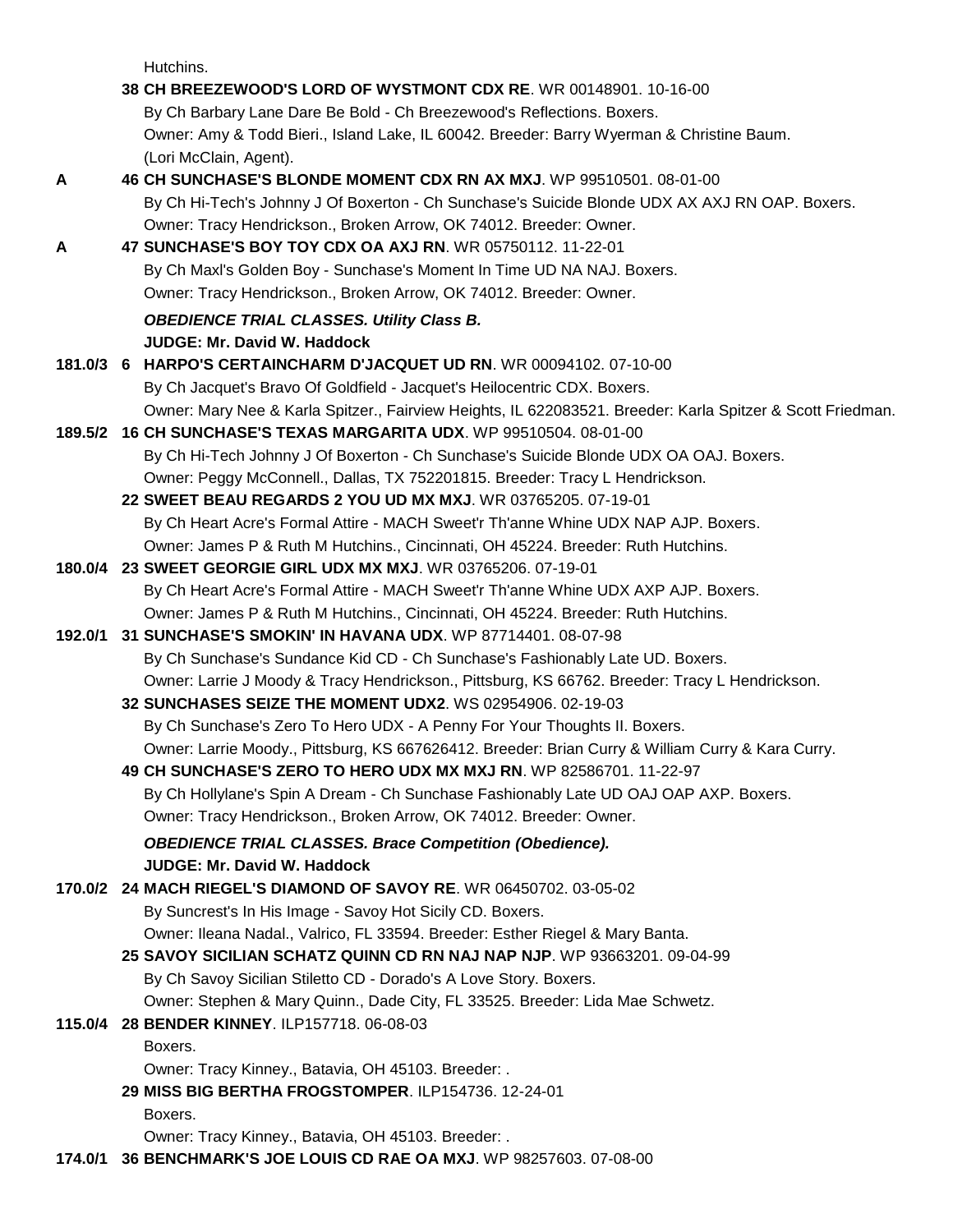|         | By Ch Encore's Rock Solid - Benchmark's Kwik Cash. Boxers.                                                                                                   |
|---------|--------------------------------------------------------------------------------------------------------------------------------------------------------------|
|         | Owner: Brenda & Charles Staley., Monrovia, IN 46157. Breeder: Ellen Ellerman & Jerra Ackerman.<br>37 STALEY'S SADIE GIRL CD RN MX MXJ. WP 86163402. 06-18-98 |
|         | By Pritiboy Butch Koenig - Comanche Bethsheba. Boxers.                                                                                                       |
|         | Owner: Brenda Staley., Monrovia, IN 46157. Breeder: Rhonda Peter.                                                                                            |
|         | 141.0/3 40 CH HABERL'S FOREVER YOUNG CD RA. WS 04660204. 07-06-03                                                                                            |
|         | By Ch Garnsey's Varsity Blues - Ch Banta-Riegel's Sizzlin Sensation CD RN. Boxers.                                                                           |
|         | Owner: MaryJane Alencewicz & Don Garrett., Montverde, FL 34756. Breeder: JoAnn Haberl & BJ Barnhart.                                                         |
|         | 41 HABERL'S HEART ACRE BLUESMAN CD RN. WS 10993903. 11-04-04                                                                                                 |
|         | By Ch Josha's Linebacker CD - Ch Banta-Riegel's Sizzlin Sensation CD RN. Boxers.                                                                             |
|         | Owner: Maryjane Alencewicz & Don Garrett., Montverde, FL 34756. Breeder: JoAnn Haberl & B J Barnhart.                                                        |
|         | (B J Barnhart, Agent).                                                                                                                                       |
|         | <b>OBEDIENCE TRIAL CLASSES. Veterans Class (Obedience).</b>                                                                                                  |
|         | <b>JUDGE: Mr. David W. Haddock</b>                                                                                                                           |
|         | 124.0/2 15 JAKOB II CDX RA NA OAP NAJ. WP 88392901. 11-16-98                                                                                                 |
|         | By Dupart Zethos V Adeltrots Two - Duchess Black Velvet. Boxers.                                                                                             |
|         | Owner: Renee & Terry Basye Jr., Beloit, WI 535113838. Breeder: Johanna Ford.                                                                                 |
| 178.0/1 | 37 STALEY'S SADIE GIRL CD RN MX MXJ. WP 86163402. 06-18-98                                                                                                   |
|         | By Pritiboy Butch Koenig - Comanche Bethsheba. Boxers.                                                                                                       |
|         | Owner: Brenda Staley., Monrovia, IN 46157. Breeder: Rhonda Peter.                                                                                            |
|         | <b>OBEDIENCE TRIAL CLASSES. Pre-Novice.</b>                                                                                                                  |
|         | <b>JUDGE: Mrs. Linda M. MacDonald</b>                                                                                                                        |
|         | 117.0/2 30 CH KARMEL'S SOLAR FLARE V BENDICOR RN RA. WR 03573607. 06-28-01                                                                                   |
|         | By Ch Arriba Tallsman Ego - Ch Catera's That's The Ticket. Boxers.                                                                                           |
|         | Owner: Ann Campbell & K Wilson., Knoxville, TN 37914. Breeder: K Wilson.                                                                                     |
| 138.0/1 | 33 SUNCHASE SIMPLY ECLIPSED. WS 09410604. 07-23-04<br>By Sunchase's Zero To Hero - Simply Cher. Boxers.                                                      |
|         | Owner: Rhoda Goselin-Brouillette., Bourbonnais, IL 60914. Breeder: Rhoda Goselin.                                                                            |
|         | 105.0/3 35 STALEY'S OMEGA GIRL. ILP104758. 09-01-04                                                                                                          |
|         | Boxers.                                                                                                                                                      |
|         | Owner: Charles & Brenda Staley., Monrovia, IN 46157. Breeder: .                                                                                              |
|         | <b>OBEDIENCE TRIAL CLASSES. Wild Card Open.</b>                                                                                                              |
|         | <b>JUDGE: Mrs. Linda M. MacDonald</b>                                                                                                                        |
|         | 129.5/2 24 MACH RIEGEL'S DIAMOND OF SAVOY RE. WR 06450702. 03-05-02                                                                                          |
|         | By Suncrest's In His Image - Savoy Hot Sicily CD. Boxers.                                                                                                    |
|         | Owner: Ileana Nadal., Valrico, FL 33594. Breeder: Esther Riegel & Mary Banta.                                                                                |
| 166.0/1 | 28 BENDER KINNEY. ILP157718. 06-08-03                                                                                                                        |
|         | Boxers.                                                                                                                                                      |
|         | Owner: Tracy Kinney., Batavia, OH 45103. Breeder: .                                                                                                          |
| 30.0/4  | 37 STALEY'S SADIE GIRL CD RN MX MXJ. WP 86163402. 06-18-98                                                                                                   |
|         | By Pritiboy Butch Koenig - Comanche Bethsheba. Boxers.                                                                                                       |
|         | Owner: Brenda Staley., Monrovia, IN 46157. Breeder: Rhonda Peter.                                                                                            |
| 125.0/3 | 39 ORION'S ENAY H C-OH-THREE CD RE. ILP153659. 10-13-04                                                                                                      |
|         | By Ch Kami-Ko N' Kini Woodview Lariat - Higo's Total Effects. Boxers.                                                                                        |
|         | Owner: Susan Wooden., Carmel, IN 46032. Breeder: JoAnn Albright.                                                                                             |
|         | <b>OBEDIENCE TRIAL CLASSES. Wild Card Utility.</b>                                                                                                           |
|         | <b>JUDGE: Mr. David W. Haddock</b>                                                                                                                           |
| 90.0/1  | 6 HARPO'S CERTAINCHARM D'JACQUET UD RN. WR 00094102. 07-10-00                                                                                                |